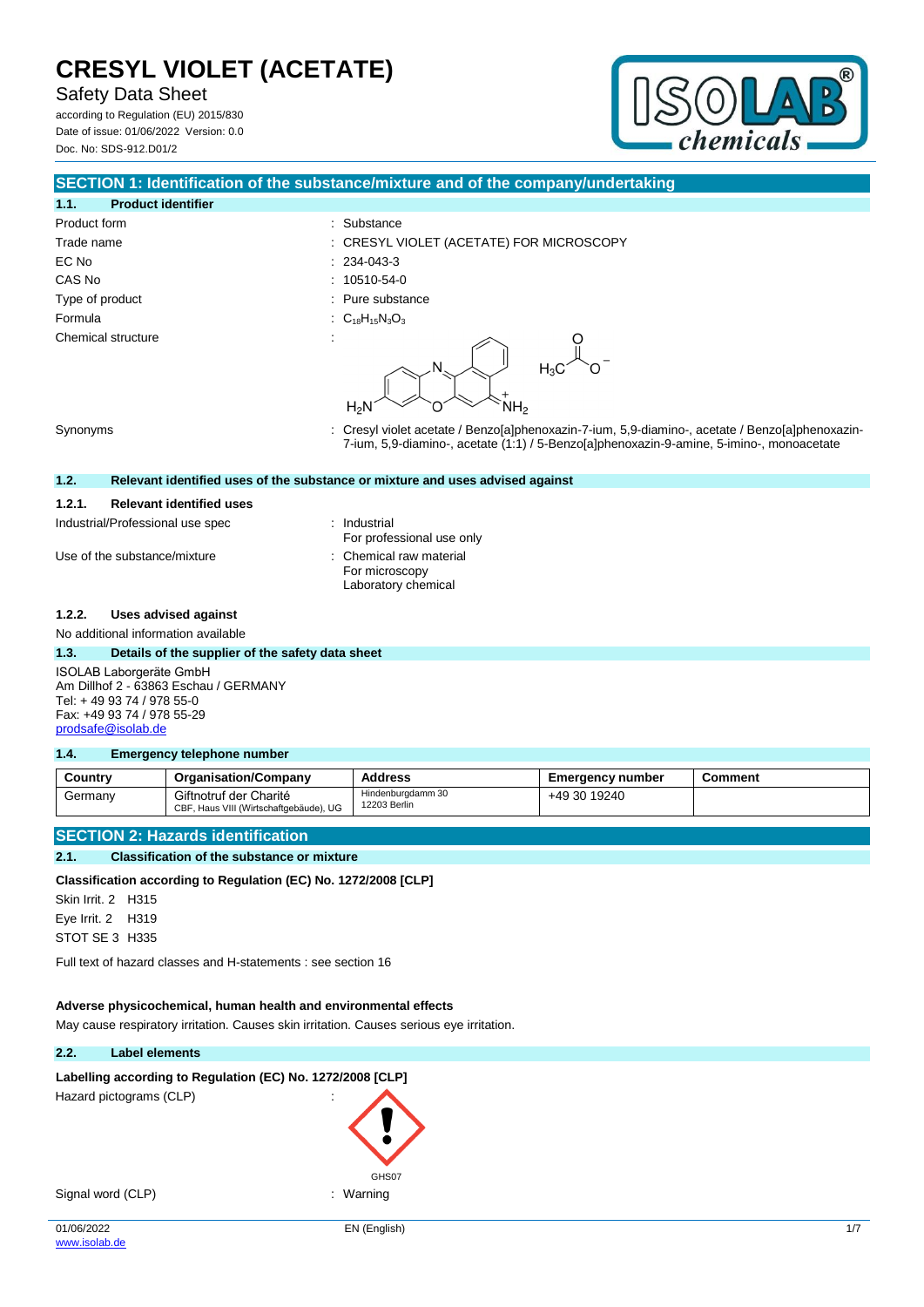# Safety Data Sheet

according to Regulation (EU) 2015/830 Date of issue: 01/06/2022 Version: 0.0 Doc. No: SDS-912.D01/2



| Hazard statements (CLP)        | : H315 - Causes skin irritation<br>H319 - Causes serious eye irritation<br>H335 - May cause respiratory irritation                                                                                                                                                                                                                                                                                                     |
|--------------------------------|------------------------------------------------------------------------------------------------------------------------------------------------------------------------------------------------------------------------------------------------------------------------------------------------------------------------------------------------------------------------------------------------------------------------|
| Precautionary statements (CLP) | : P261 - Avoid breathing dust/fume/gas/mist/vapours/spray<br>P264 - Wash hands, forearms and face thoroughly after handling<br>P271 - Use only outdoors or in a well-ventilated area<br>P280 - Wear protective gloves/protective clothing/eye protection/face protection<br>P302+P352 - IF ON SKIN: Wash with plenty of water<br>P304+P340 - IF INHALED: Remove person to fresh air and keep comfortable for breathing |

### **2.3. Other hazards**

This substance/mixture does not meet the PBT criteria of REACH regulation, annex XIII

This substance/mixture does not meet the vPvB criteria of REACH regulation, annex XIII

## **SECTION 3: Composition/information on ingredients**

#### **3.1. Substances Name Product identifier Product identifier All 2016** CRESYL VIOLET (ACETATE) (CAS No) 10510-54-0 (EC No) 234-043-3 100

Full text of H-statements: see section 16

### **3.2. Mixtures**

Not applicable

| <b>SECTION 4: First aid measures</b>                                |                                                                                                                                                                                   |  |  |
|---------------------------------------------------------------------|-----------------------------------------------------------------------------------------------------------------------------------------------------------------------------------|--|--|
| <b>Description of first aid measures</b><br>4.1.                    |                                                                                                                                                                                   |  |  |
| First-aid measures general                                          | : Call a poison center or a doctor if you feel unwell.                                                                                                                            |  |  |
| First-aid measures after inhalation                                 | Remove person to fresh air and keep comfortable for breathing. Call a poison center or a<br>doctor if you feel unwell.                                                            |  |  |
| First-aid measures after skin contact                               | Wash skin with plenty of water. Take off contaminated clothing. If skin irritation occurs: Get<br>medical advice/attention.                                                       |  |  |
| First-aid measures after eye contact                                | Rinse cautiously with water for several minutes. Remove contact lenses, if present and easy to<br>do. Continue rinsing. If eye irritation persists: Get medical advice/attention. |  |  |
| First-aid measures after ingestion                                  | : Call a poison center or a doctor if you feel unwell.                                                                                                                            |  |  |
| 4.2.<br>Most important symptoms and effects, both acute and delayed |                                                                                                                                                                                   |  |  |
| Symptoms/injuries after inhalation                                  | May cause respiratory irritation.                                                                                                                                                 |  |  |
| Symptoms/injuries after skin contact                                | Irritation.                                                                                                                                                                       |  |  |
| Symptoms/injuries after eye contact                                 | Eye irritation.<br>÷                                                                                                                                                              |  |  |
| 4.3.                                                                | Indication of any immediate medical attention and special treatment needed                                                                                                        |  |  |
| Treat symptomatically.                                              |                                                                                                                                                                                   |  |  |
| <b>SECTION 5: Fire-fighting measures</b>                            |                                                                                                                                                                                   |  |  |
| 5.1.<br><b>Extinguishing media</b>                                  |                                                                                                                                                                                   |  |  |
| Suitable extinguishing media                                        | : Water spray. Dry powder. Foam.                                                                                                                                                  |  |  |
| 5.2.                                                                | Special hazards arising from the substance or mixture                                                                                                                             |  |  |
| Hazardous decomposition products in case of<br>fire                 | : Toxic fumes may be released.                                                                                                                                                    |  |  |
| 5.3.<br><b>Advice for firefighters</b>                              |                                                                                                                                                                                   |  |  |
| Protection during firefighting                                      | Do not attempt to take action without suitable protective equipment. Self-contained breathing<br>apparatus. Complete protective clothing.                                         |  |  |

| <b>SECTION 6: Accidental release measures</b> |                                                                                                                                                                              |  |
|-----------------------------------------------|------------------------------------------------------------------------------------------------------------------------------------------------------------------------------|--|
| 6.1.                                          | Personal precautions, protective equipment and emergency procedures                                                                                                          |  |
| 6.1.1.                                        | For non-emergency personnel                                                                                                                                                  |  |
|                                               | . A face that a continuous come a Americk in a children chomp for a fortal formation of a come of the common state<br>. E de la provincia de la provincia de la provincia de |  |

Emergency procedures **in the spillage area.** Avoid breathing dust/fume/gas/mist/vapours/spray. Avoid contact with skin and eyes.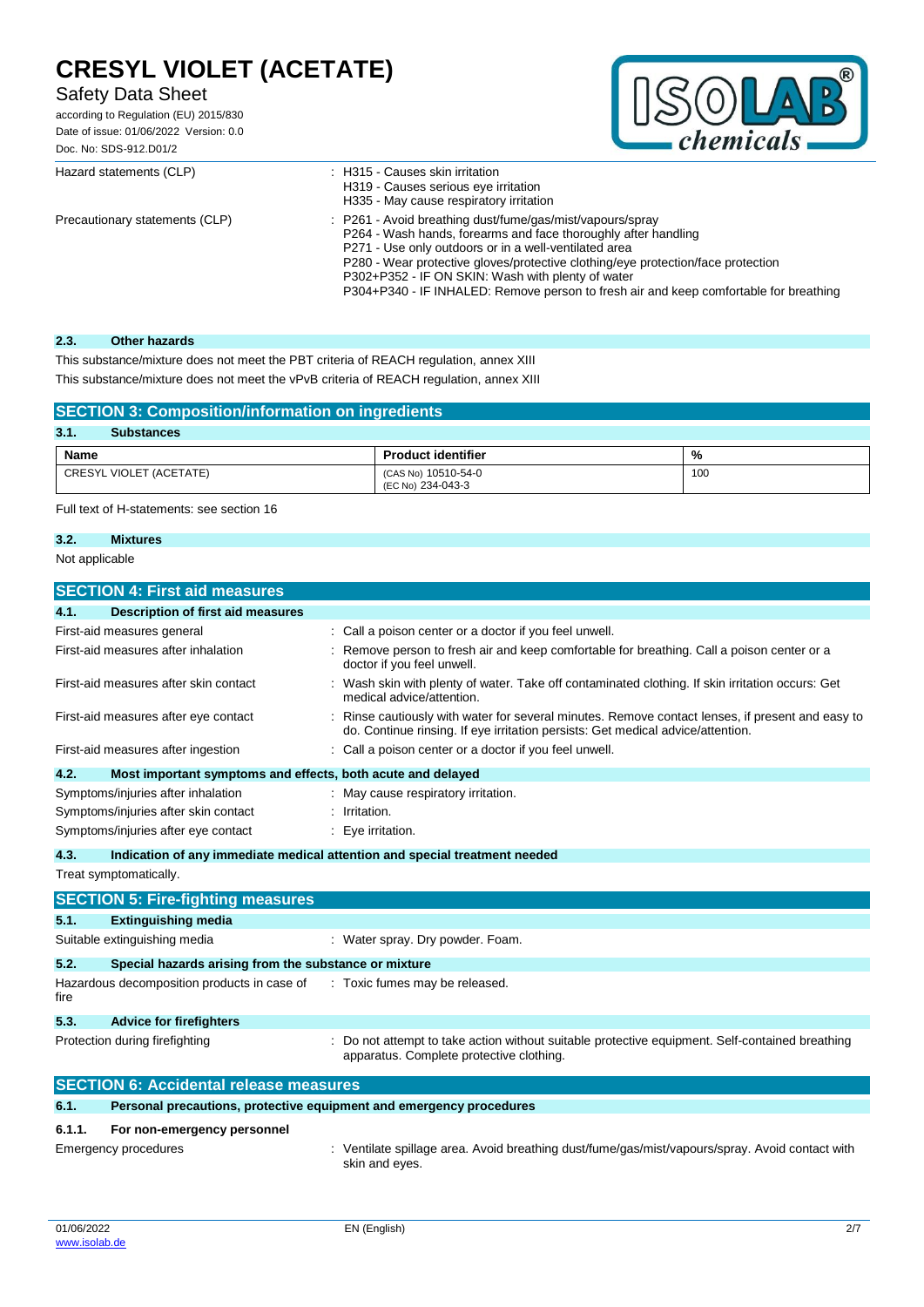## Safety Data Sheet

according to Regulation (EU) 2015/830 Date of issue: 01/06/2022 Version: 0.0 Doc. No: SDS-912.D01/2



# **6.1.2. For emergency responders** Protective equipment **interprotective** curves : Do not attempt to take action without suitable protective equipment. For further information refer to section 8: "Exposure controls/personal protection". **6.2. Environmental precautions** Avoid release to the environment. **6.3. Methods and material for containment and cleaning up** Methods for cleaning up : Mechanically recover the product. Other information **intervals and the Contract of Materials or solid residues at an authorized site. 6.4. Reference to other sections** For further information refer to section 13. **SECTION 7: Handling and storage 7.1. Precautions for safe handling** Precautions for safe handling **interest of the State of the State 1**: Use only outdoors or in a well-ventilated area. Avoid breathing dust/fume/gas/mist/vapours/spray. Avoid contact with skin and eyes. Wear personal protective equipment. Hygiene measures **interpretatal in the Contaminated clothing before reuse.** Do not eat, drink or smoke when using this product. Always wash hands after handling the product. **7.2. Conditions for safe storage, including any incompatibilities** Storage conditions **in the state of the state of the state of the store in a well-ventilated place. Keep container tightly closed. Keep cool.** Incompatible products in the strong acids. Strong bases. Incompatible materials **incompatible materials** : Direct sunlight. Sources of ignition. **7.3. Specific end use(s)** No additional information available **SECTION 8: Exposure controls/personal protection**

### **8.1. Control parameters**

No additional information available

## **8.2. Exposure controls**

### **Appropriate engineering controls:**

Ensure good ventilation of the work station.

### **Personal protective equipment:**

Protective clothing. Safety glasses. Gloves.

**Hand protection:**

Protective gloves

**Eye protection:**

Safety glasses

**Skin and body protection:**

Wear suitable protective clothing

### **Respiratory protection:**

In case of insufficient ventilation, wear suitable respiratory equipment

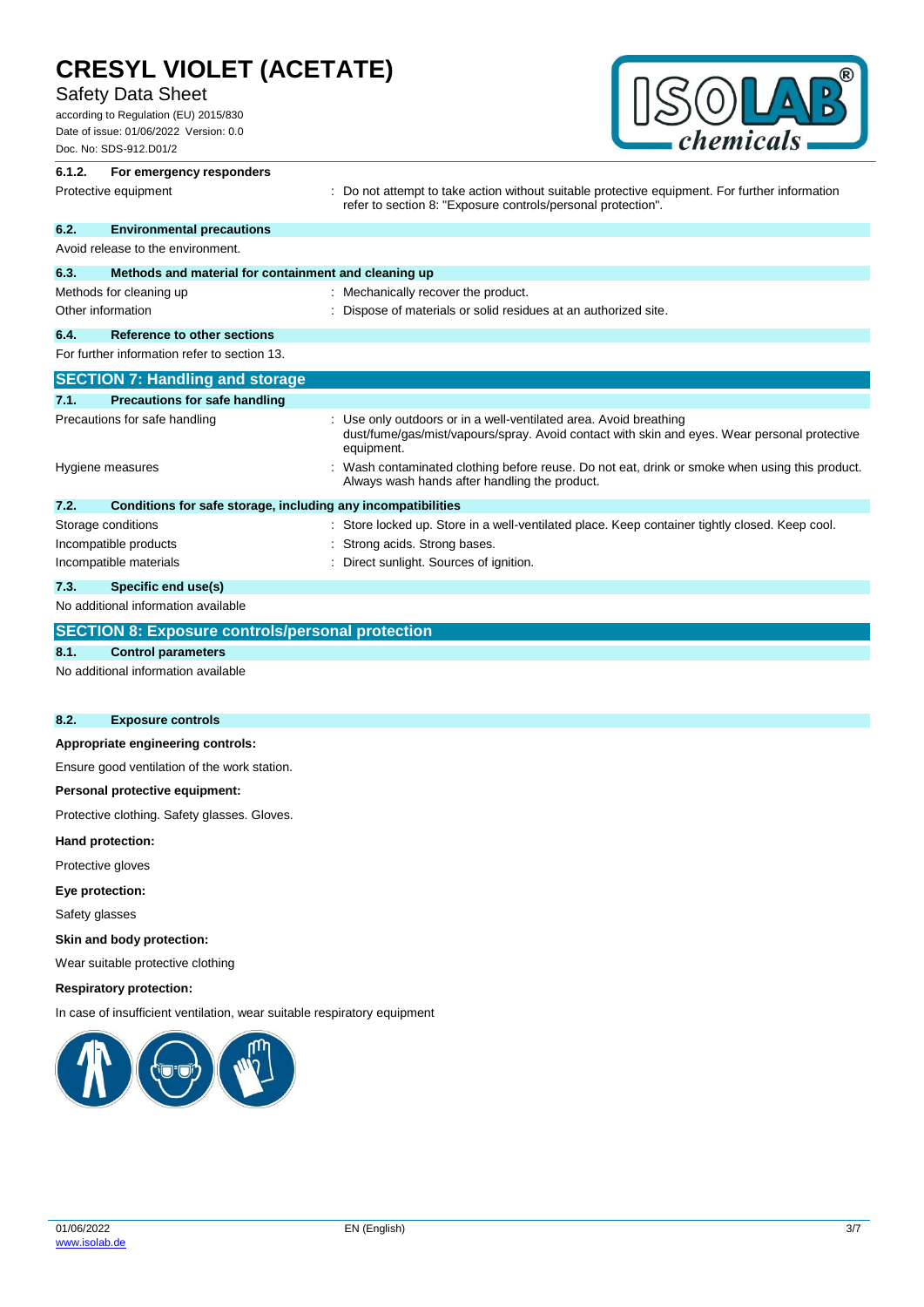# Safety Data Sheet

according to Regulation (EU) 2015/830 Date of issue: 01/06/2022 Version: 0.0 Doc. No: SDS-912.D01/2



### **Environmental exposure controls:**

Avoid release to the environment.

| <b>SECTION 9: Physical and chemical properties</b>            |  |                   |  |  |
|---------------------------------------------------------------|--|-------------------|--|--|
| Information on basic physical and chemical properties<br>9.1. |  |                   |  |  |
| Physical state                                                |  | Solid             |  |  |
| Appearance                                                    |  | Powder.           |  |  |
| Molecular mass                                                |  | 321.33 g/mol      |  |  |
| Colour                                                        |  | Dark green.       |  |  |
| Odour                                                         |  | odourless.        |  |  |
| Odour threshold                                               |  | No data available |  |  |
| рH                                                            |  | No data available |  |  |
| Relative evaporation rate (butylacetate=1)                    |  | No data available |  |  |
| Melting point                                                 |  | 140 - 143 °C      |  |  |
| Freezing point                                                |  | Not applicable    |  |  |
| Boiling point                                                 |  | No data available |  |  |
| Flash point                                                   |  | Not applicable    |  |  |
| Auto-ignition temperature                                     |  | Not applicable    |  |  |
| Decomposition temperature                                     |  | No data available |  |  |
| Flammability (solid, gas)                                     |  | Non flammable     |  |  |
| Vapour pressure                                               |  | No data available |  |  |
| Relative vapour density at 20 °C                              |  | No data available |  |  |
| Relative density                                              |  | Not applicable    |  |  |
| Solubility                                                    |  | No data available |  |  |
| Log Pow                                                       |  | No data available |  |  |
| Viscosity, kinematic                                          |  | Not applicable    |  |  |
| Viscosity, dynamic                                            |  | No data available |  |  |
| <b>Explosive properties</b><br>No data available              |  |                   |  |  |
| Oxidising properties                                          |  | No data available |  |  |
| <b>Explosive limits</b><br>Not applicable                     |  |                   |  |  |

### **9.2. Other information**

No additional information available

|       | <b>SECTION 10: Stability and reactivity</b>                                        |  |  |  |  |
|-------|------------------------------------------------------------------------------------|--|--|--|--|
| 10.1. | <b>Reactivity</b>                                                                  |  |  |  |  |
|       | The product is non-reactive under normal conditions of use, storage and transport. |  |  |  |  |
| 10.2. | <b>Chemical stability</b>                                                          |  |  |  |  |
|       | Stable under normal conditions.                                                    |  |  |  |  |
| 10.3. | Possibility of hazardous reactions                                                 |  |  |  |  |
|       | No dangerous reactions known under normal conditions of use.                       |  |  |  |  |
| 10.4. | <b>Conditions to avoid</b>                                                         |  |  |  |  |
|       | Direct sunlight. Extremely high or low temperatures.                               |  |  |  |  |
| 10.5. | Incompatible materials                                                             |  |  |  |  |
|       | Strong acids. Strong bases.                                                        |  |  |  |  |
| 10.6. | <b>Hazardous decomposition products</b>                                            |  |  |  |  |
|       |                                                                                    |  |  |  |  |

Under normal conditions of storage and use, hazardous decomposition products should not be produced.

| <b>SECTION 11: Toxicological information</b>  |                                  |  |  |
|-----------------------------------------------|----------------------------------|--|--|
| 11.1.<br>Information on toxicological effects |                                  |  |  |
| Acute toxicity                                | : Not classified                 |  |  |
| Skin corrosion/irritation                     | : Causes skin irritation.        |  |  |
| Serious eye damage/irritation                 | : Causes serious eye irritation. |  |  |
|                                               |                                  |  |  |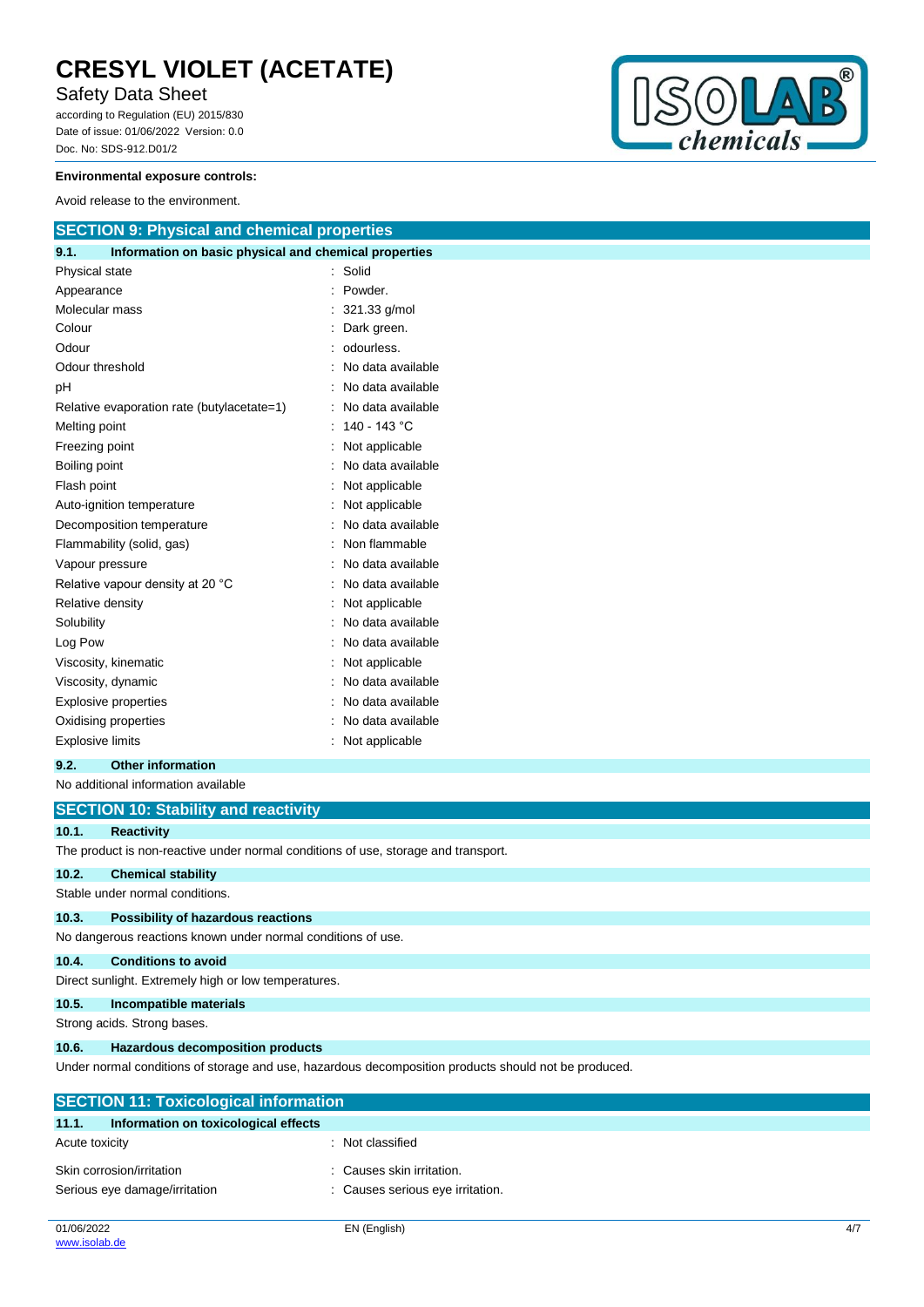# Safety Data Sheet

according to Regulation (EU) 2015/830 Date of issue: 01/06/2022 Version: 0.0 Doc. No: SDS-912.D01/2



| Respiratory or skin sensitisation | : Not classified                    |
|-----------------------------------|-------------------------------------|
| Germ cell mutagenicity            | : Not classified                    |
| Carcinogenicity                   | : Not classified                    |
| Reproductive toxicity             | : Not classified                    |
| STOT-single exposure              | : May cause respiratory irritation. |
| STOT-repeated exposure            | : Not classified                    |
| Aspiration hazard                 | : Not classified                    |
|                                   |                                     |

|       | <b>SECTION 12: Ecological information</b> |                                                                                                                            |
|-------|-------------------------------------------|----------------------------------------------------------------------------------------------------------------------------|
| 12.1. | <b>Toxicity</b>                           |                                                                                                                            |
|       | Ecology - general                         | : The product is not considered harmful to aquatic organisms nor to cause long-term adverse<br>effects in the environment. |
| 12.2. | Persistence and degradability             |                                                                                                                            |
|       | No additional information available       |                                                                                                                            |
| 12.3. | <b>Bioaccumulative potential</b>          |                                                                                                                            |

No additional information available

### **12.4. Mobility in soil**

No additional information available

# **12.5. Results of PBT and vPvB assessment**

| CRESYL VIOLET (ACETATE) (10510-54-0)                                                   |
|----------------------------------------------------------------------------------------|
| This substance/mixture does not meet the PBT criteria of REACH regulation, annex XIII  |
| This substance/mixture does not meet the vPvB criteria of REACH regulation, annex XIII |

### **12.6. Other adverse effects**

No additional information available

### **SECTION 13: Disposal considerations**

### **13.1. Waste treatment methods**

Waste treatment methods : Dispose of contents/container in accordance with licensed collector's sorting instructions.

## **SECTION 14: Transport information**

| In accordance with ADR / RID / IMDG / IATA / ADN |                                        |                |                |                |  |
|--------------------------------------------------|----------------------------------------|----------------|----------------|----------------|--|
| <b>ADR</b>                                       | <b>IMDG</b>                            | <b>IATA</b>    | <b>ADN</b>     | <b>RID</b>     |  |
| <b>UN number</b><br>14.1.                        |                                        |                |                |                |  |
| Not applicable                                   | Not applicable                         | Not applicable | Not applicable | Not applicable |  |
| 14.2.<br>UN proper shipping name                 |                                        |                |                |                |  |
| Not applicable                                   | Not applicable                         | Not applicable | Not applicable | Not applicable |  |
| Not applicable                                   | Not applicable                         | Not applicable | Not applicable | Not applicable |  |
|                                                  |                                        |                |                |                |  |
| 14.3.<br><b>Transport hazard class(es)</b>       |                                        |                |                |                |  |
| Not applicable                                   | Not applicable                         | Not applicable | Not applicable | Not applicable |  |
| Not applicable                                   | Not applicable                         | Not applicable | Not applicable | Not applicable |  |
| 14.4.<br><b>Packing group</b>                    |                                        |                |                |                |  |
| Not applicable                                   | Not applicable                         | Not applicable | Not applicable | Not applicable |  |
| <b>Environmental hazards</b><br>14.5.            |                                        |                |                |                |  |
| Not applicable                                   | Not applicable                         | Not applicable | Not applicable | Not applicable |  |
|                                                  | No supplementary information available |                |                |                |  |

### **14.6. Special precautions for user**

### **- Overland transport**

Not applicable

### **- Transport by sea**

Not applicable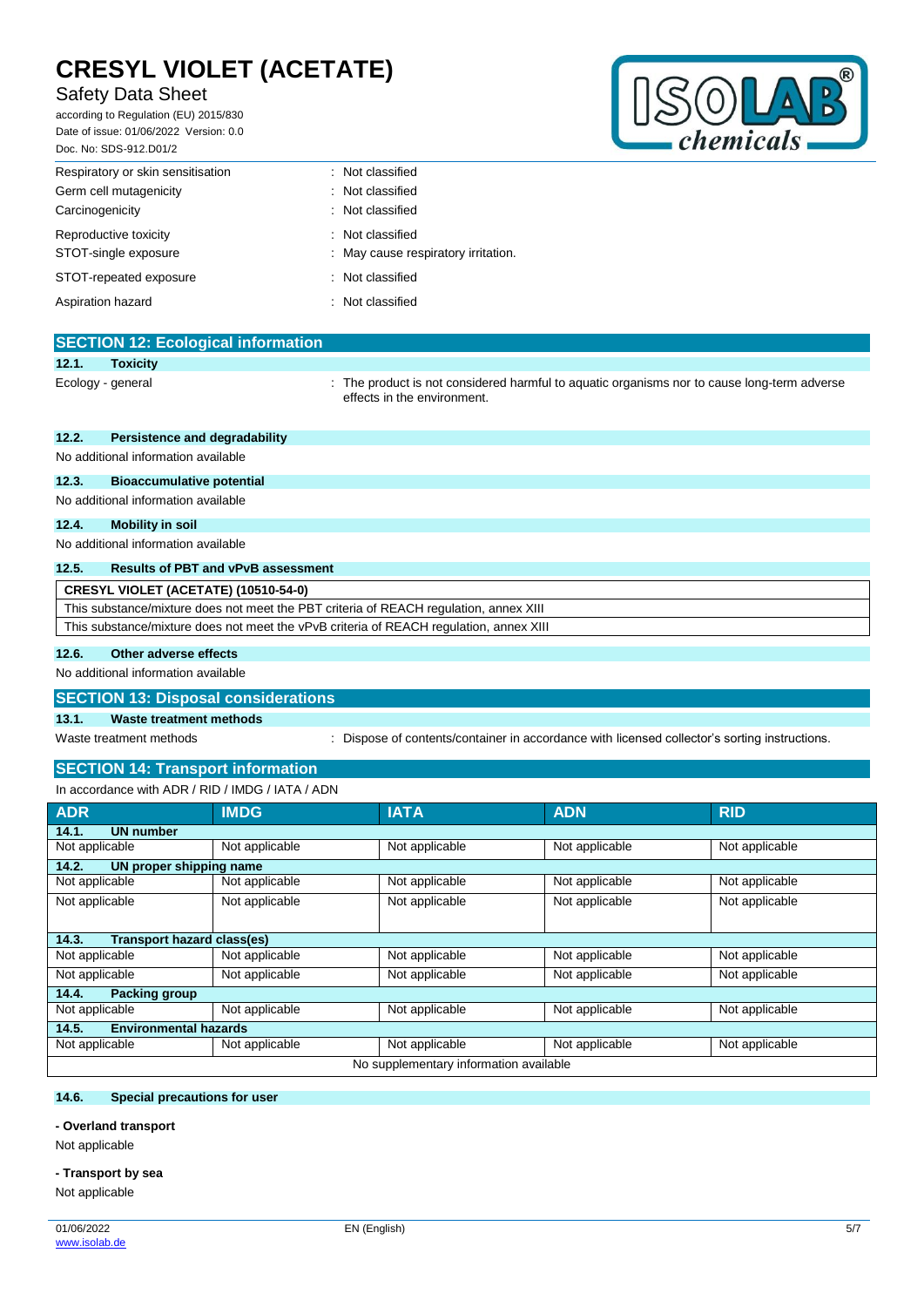## Safety Data Sheet

according to Regulation (EU) 2015/830 Date of issue: 01/06/2022 Version: 0.0 Doc. No: SDS-912.D01/2



### **- Air transport**

Not applicable

### **- Inland waterway transport**

Not applicable

#### **- Rail transport**

Not applicable

#### **14.7. Transport in bulk according to Annex II of Marpol and the IBC Code**

Not applicable

## **SECTION 15: Regulatory information**

**15.1. Safety, health and environmental regulations/legislation specific for the substance or mixture**

#### **15.1.1. EU-Regulations**

No REACH Annex XVII restrictions CRESYL VIOLET (ACETATE) is not on the REACH Candidate List CRESYL VIOLET (ACETATE) is not on the REACH Annex XIV List

#### **15.1.2. National regulations**

Listed on IECSC (Inventory of Existing Chemical Substances Produced or Imported in China)

Listed on the EEC inventory EINECS (European Inventory of Existing Commercial Chemical Substances)

Listed on the Korean ECL (Existing Chemicals List)

Listed on NZIoC (New Zealand Inventory of Chemicals)

Listed on INSQ (Mexican National Inventory of Chemical Substances)

Listed on the TCSI (Taiwan Chemical Substance Inventory)

### **Germany**

| 12th Ordinance Implementing the Federal<br>Immission Control Act - 12. BlmSchV       | : Is not subject of the 12. BlmSchV (Hazardous Incident Ordinance)          |
|--------------------------------------------------------------------------------------|-----------------------------------------------------------------------------|
| <b>Netherlands</b>                                                                   |                                                                             |
| SZW-lijst van kankerverwekkende stoffen                                              | $\therefore$ The substance is not listed                                    |
| SZW-lijst van mutagene stoffen                                                       | $\therefore$ The substance is not listed                                    |
| NIET-limitatieve lijst van voor de voortplanting<br>giftige stoffen - Borstvoeding   | $\therefore$ The substance is not listed                                    |
| NIET-limitatieve lijst van voor de voortplanting<br>giftige stoffen - Vruchtbaarheid | $\therefore$ The substance is not listed                                    |
| NIET-limitatieve lijst van voor de voortplanting<br>giftige stoffen - Ontwikkeling   | : The substance is not listed                                               |
| <b>Denmark</b>                                                                       |                                                                             |
| Recommendations Danish Regulation                                                    | : Young people below the age of 18 years are not allowed to use the product |

#### **15.2. Chemical safety assessment**

No chemical safety assessment has been carried out

### **SECTION 16: Other information**

| Abbreviations and acronyms: |                                                                                                   |
|-----------------------------|---------------------------------------------------------------------------------------------------|
| <b>ADN</b>                  | European Agreement concerning the International Carriage of Dangerous Goods by Inland Waterways   |
| <b>ADR</b>                  | European Agreement concerning the International Carriage of Dangerous Goods by Road               |
| <b>CLP</b>                  | Classification Labelling Packaging Regulation; Regulation (EC) No 1272/2008                       |
| <b>IATA</b>                 | International Air Transport Association                                                           |
| <b>IMDG</b>                 | International Maritime Dangerous Goods                                                            |
| <b>PBT</b>                  | Persistent Bioaccumulative Toxic                                                                  |
| <b>REACH</b>                | Registration, Evaluation, Authorisation and Restriction of Chemicals Regulation (EC) No 1907/2006 |
| RID.                        | Regulations concerning the International Carriage of Dangerous Goods by Rail                      |
| <b>SDS</b>                  | Safety Data Sheet                                                                                 |
| vPvB                        | Very Persistent and Very Bioaccumulative                                                          |